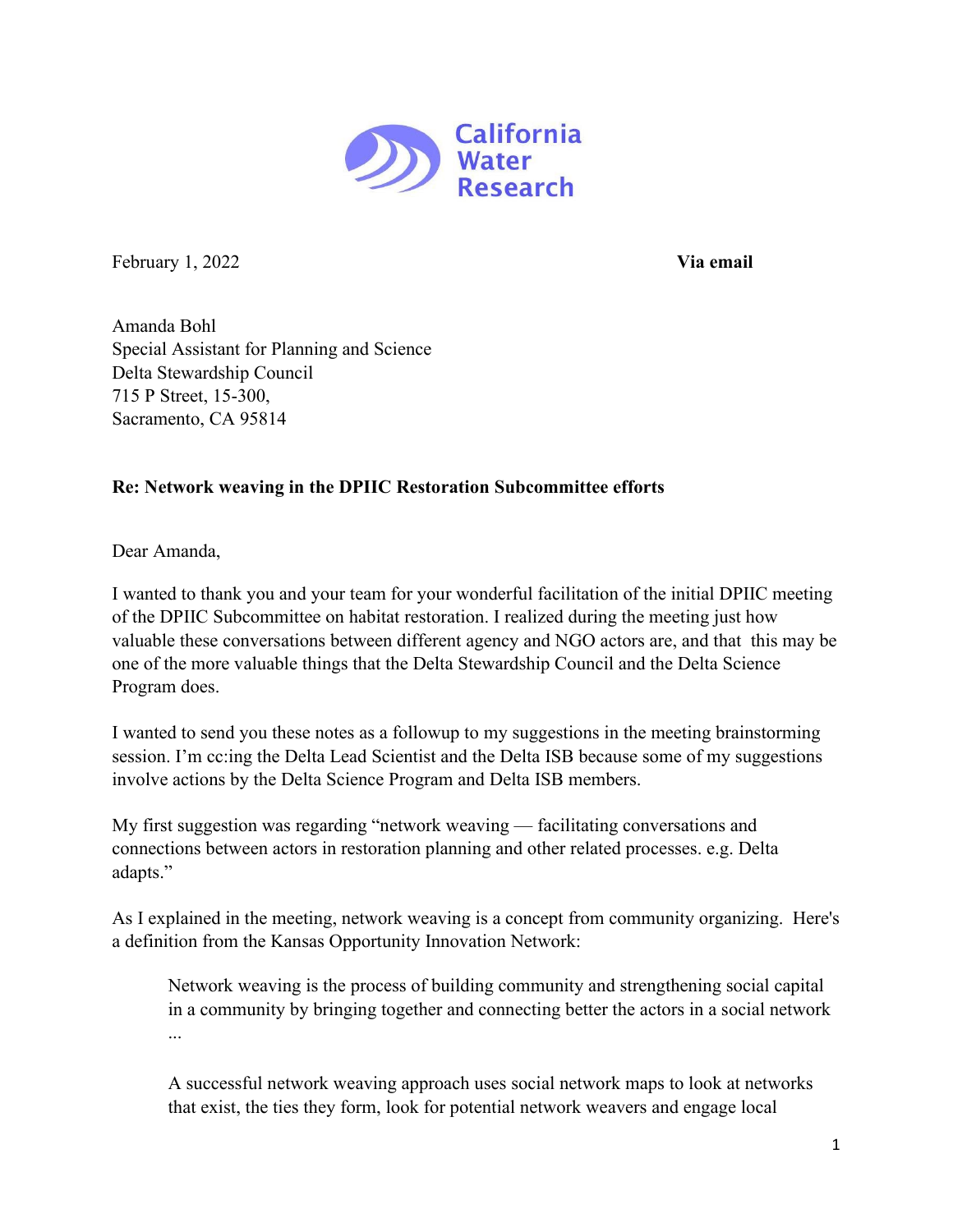stakeholders by connecting previously disconnected actors, scouting for new opportunities and working together as a group for better outcomes and encourage new relationships and collaborations.

The Network Weaving Institute has a handbook available here: [Network Weaver Handbook -](https://networkweaver.com/product/network-weaver-handbook-2/) [NetworkWeaver.](https://networkweaver.com/product/network-weaver-handbook-2/)

In Section 6 of our [comments to the Natural Resources Agency](https://cah2oresearch.com/wp-content/uploads/2021/11/CWR-comments-on-Draft-Climate-Adaptation-Strategy.pdf) on the Draft 2021 California [Climate Adaptation](https://resources.ca.gov/Initiatives/Building-Climate-Resilience/2021-State-Adaptation-Strategy-Update) Strategy (copied below), we recommended that state agencies facilitate network weaving as part of community-driven climate adaptation efforts.

## **6. Social networks**

There are two actions associated with communities, listed under the following:

GOAL A: Consider future climate impacts in planning and investment decisions

Action 1: Provide technical assistance and funding to expand the capacity and planning capabilities of under-resourced communities, including California Native American tribes, to implement climate change mitigation, adaptation, and resilience projects.

GOAL B: Improve understanding of climate impacts on California's communities, including vulnerability drivers

Action 4: Invest in actionable, community-driven, and equitable research partnerships to inform climate actions that build community resilience, integrate land use and development considerations, and facilitate transitions to climate smart communities.

The Climate Adaptation Strategy should include an explicit goal to foster the creation of local and regional networks that will increase climate resilience. Ken Vance-Borland and June Holley did stakeholder social network analysis (SNA) and facilitation in Lincoln County Oregon, strengthening the local network for sustainable resources management.<sup>[1](#page-1-0)</sup> They explain:

[N]etwork structural characteristics that are hypothesized to contribute to sustainable natural resources management include: densely connected groups of people that share specific knowledge and work together productively; a

<span id="page-1-0"></span><sup>&</sup>lt;sup>1</sup> Vance-Borland, Ken and Holley, June. (2011). Conservation Stakeholder Network Mapping, Analysis, and Weaving. Conservation Letters. 4. 278 - 288.<doi:10.1111/j.1755-263X.2011.00176.x>.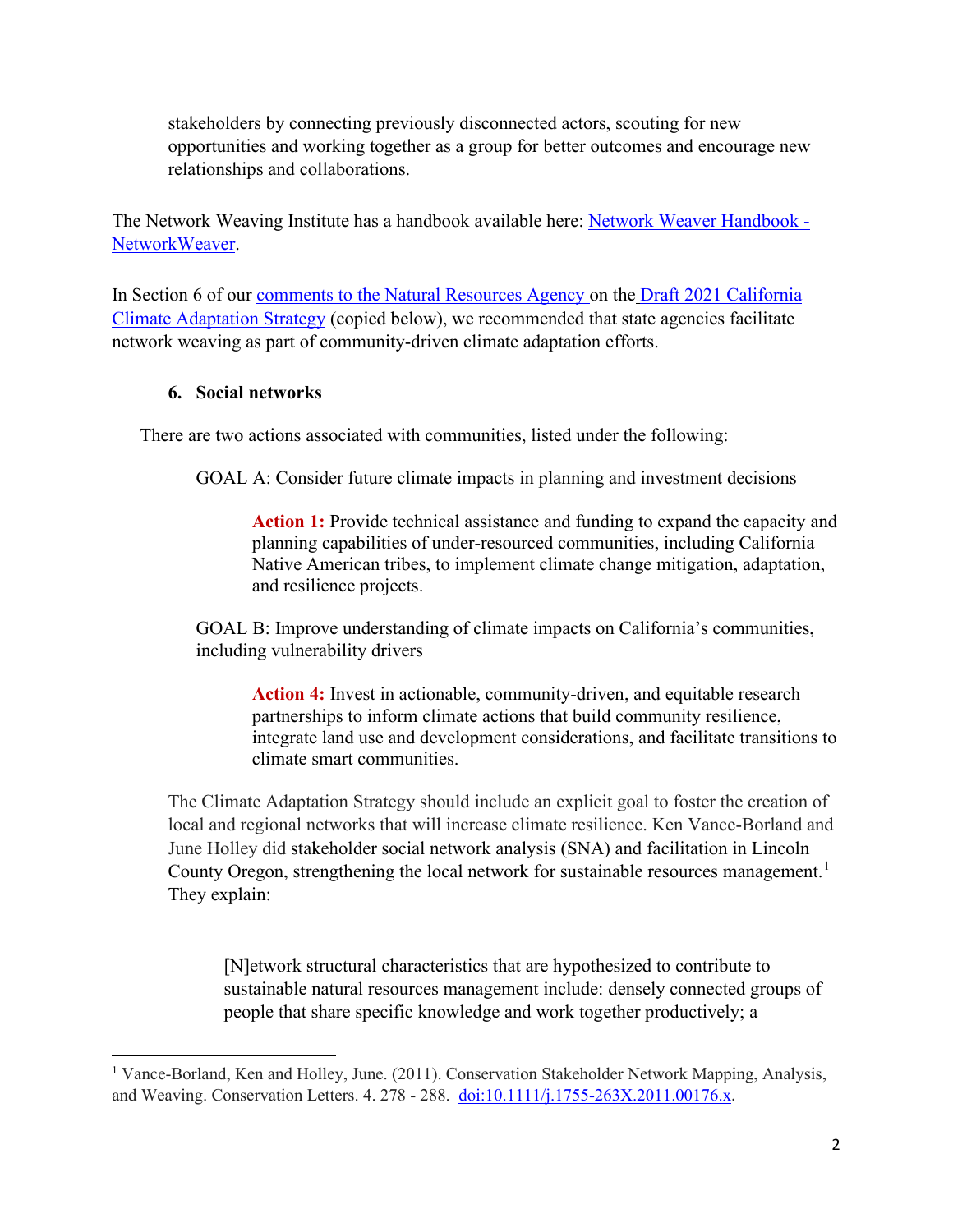heterogeneous set of groups "within the network as a whole, contributing expertise in a variety of knowledge areas; bridging relationships between groups that facilitate the sharing of expert knowledge in response to emerging challenges; and ties to a periphery of diverse actors that provide specialized knowledge, skills, and other resources over time as changing circumstances require. [p. 278, citations omitted]



Figure 2 The collaboration network, showing answers to the question "Who are the key individuals with whom you have collaborated on sustainable natural resource projects or issues during the past two years?" Nodes are colored by the type of organization for which the person works,

and sized proportional to bridging score: the number of times an actor connects two other actors, each from a different organization type, who are not otherwise connected. Arrows point to the person that was named.

Figure 2 from Vance-Borland and Holley (2011)

I wanted to suggest that the Delta Science Program think about doing a similar map for the natural resources management community in the Delta and northern San Francisco Bay. There have been many social network maps done for the Delta water and estuary management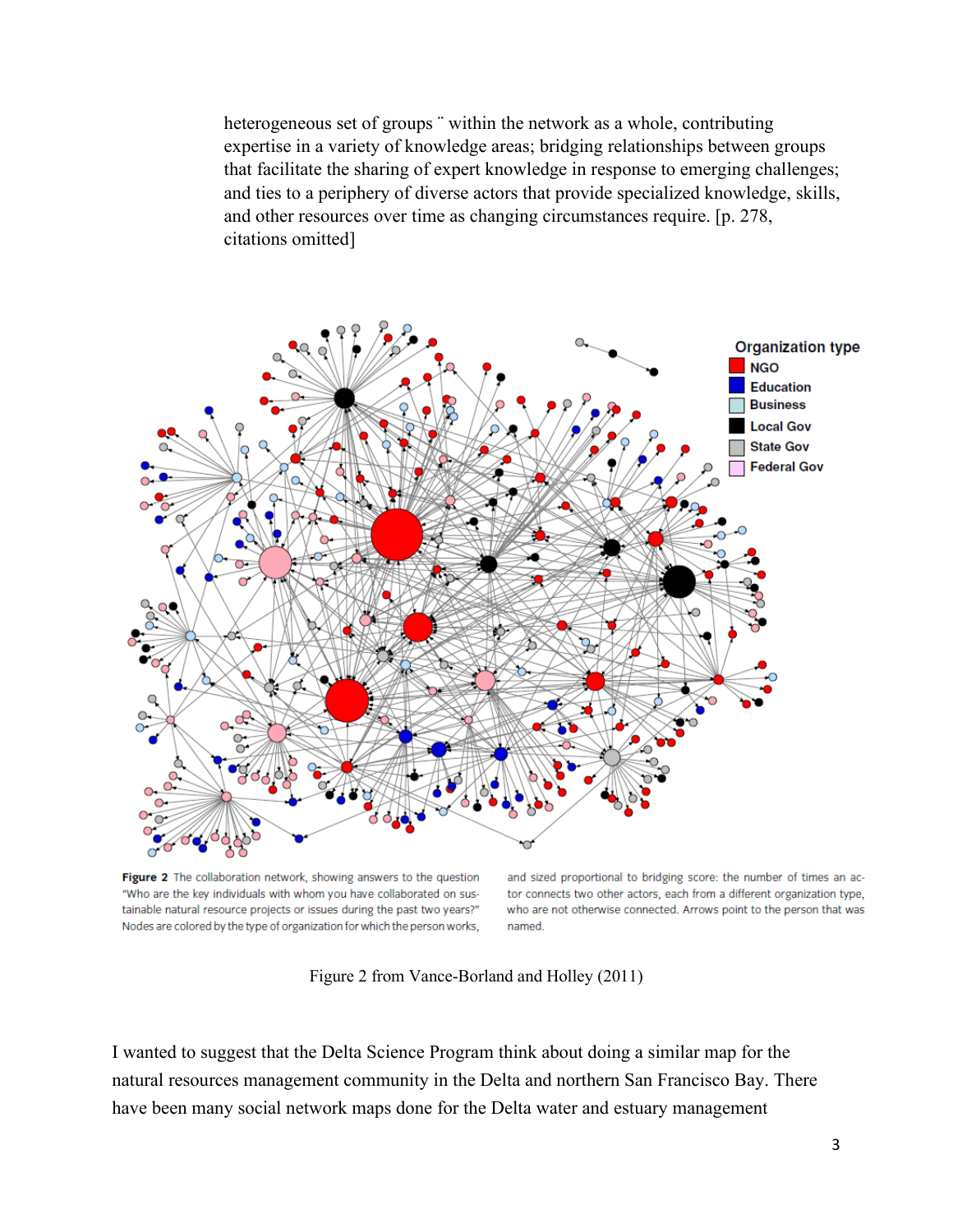community, but I'm not aware of a comprehensive social network map that includes organizations working on terrestrial and marine resource management as well as fresh water and estuarine management. I think it could be helpful for many efforts.

In the meeting brainstorming session, I also suggested: "Consult with ecologists on the Delta ISB who have experience with other estuaries, including Chesapeake Bay & Puget Sound, as well as research on optimizing adaptation investments." There are some amazing, world class scientists on the Delta ISB, and I'd really like to see a way to bring their knowledge and expertise in estuarine management into the restoration conversation.

Independent peer review is also an essential part of "best available science." In my experience reviewing management plans in the Delta, I've found it to be essential. We mentioned independent peer review in Section 5 of our comments on the Draft 2021 California Climate Adaptation Strategy:

## **5. Best Available Science**

The Climate Adaptation Strategy is to be commended for having "Make Decisions Based on the Best Available Climate Science" be a priority. However, Best Available Science should include independent peer review.

Action 10 mentions the Delta Science Strategy and the Delta Stewardship Council but doesn't mention independent review by the Delta Independent Science Board, a standing board of 10 nationally or internationally prominent scientists with appropriate expertise to evaluate the broad range of scientific programs that support adaptive management of the Delta. This should be remedied.

**Action 10**: Through the Delta Science Strategy, improve scientific understanding of climate change impacts and adaptation opportunities.

• **Success Metric:** Number of projects and amount of funding focused on climate change and related science questions in the Delta

- **Timeframe:** Under Review
- **Agency/Agencies:** Delta Stewardship Council
- **For More Details:** Delta Stewardship Council's Delta Science Program

Thank you again for your consideration of these suggestions.